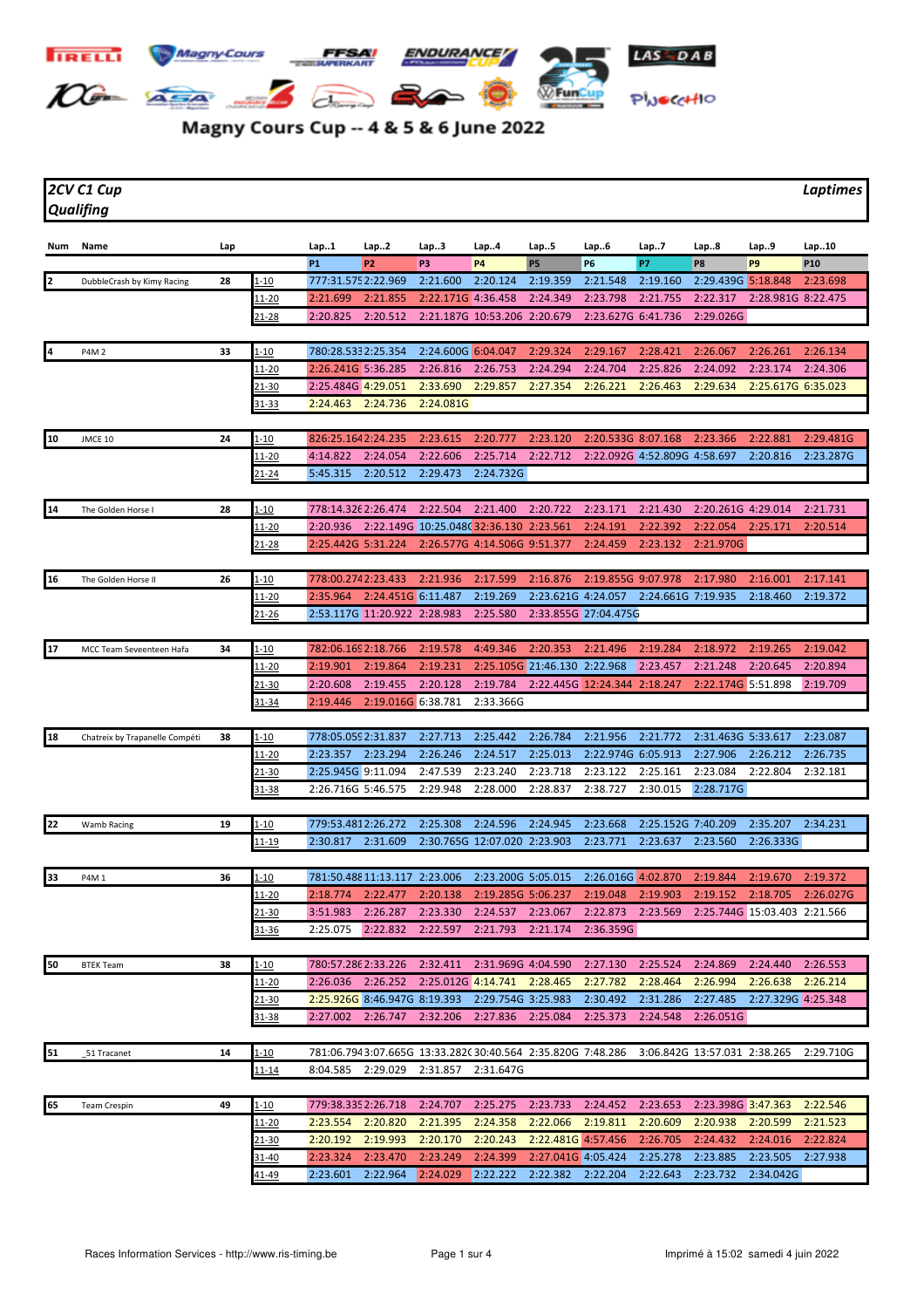| 70  | <b>CGS Racingteam</b>    | 43 | 1-10          | 780:28.9022:25.719           |                    | 2:24.792           | 2:25.267           | 2:24.551           | 2:23.783           | 2:24.457           | 2:25.089                     | 2:24.365                     | 2:24.958  |
|-----|--------------------------|----|---------------|------------------------------|--------------------|--------------------|--------------------|--------------------|--------------------|--------------------|------------------------------|------------------------------|-----------|
|     |                          |    | 11-20         | 2:25.780                     | 3:21.107G 4:21.464 |                    | 2:25.299           | 2:25.108           | 2:24.017           | 2:24.195           | 2:23.735                     | 2:23.564G 4:27.850           |           |
|     |                          |    | 21-30         | 2:21.860                     | 2:21.570           | 2:20.497           | 2:22.774           | 2:21.450           | 2:20.633G 4:44.656 |                    | 2:22.874                     | 2:22.127                     | 2:20.678  |
|     |                          |    | 31-40         | 2:23.831G 4:00.826           |                    | 2:24.898           | 2:25.513           | 2:25.080G 9:57.615 |                    | 2:26.753           | 2:26.929                     | 2:25.606G 3:43.494           |           |
|     |                          |    |               |                              |                    |                    |                    |                    |                    |                    |                              |                              |           |
|     |                          |    | <u>41-43</u>  | 2:26.879                     | 2:26.946           | 2:43.384G          |                    |                    |                    |                    |                              |                              |           |
|     |                          |    |               |                              |                    |                    |                    |                    |                    |                    |                              |                              |           |
| 201 | 3PDB                     | 41 | <u>1-10</u>   | 780:15.4332:38.155           |                    | 2:39.176           | 2:35.821           | 2:37.412           | 2:35.787           | 2:35.489           | 2:35.516                     | 2:36.419G 4:36.726           |           |
|     |                          |    | <u> 11-20</u> | 2:32.265                     | 2:31.367           | 2:31.672           | 2:30.986           | 2:32.832           | 2:31.194           | 2:43.327G 8:09.336 |                              | 2:42.233                     | 2:39.368  |
|     |                          |    | 21-30         | 2:37.632                     | 2:37.946           | 2:38.450           | 2:38.255           | 2:37.699           | 2:35.622           | 2:37.581G 7:07.132 |                              | 2:36.678                     | 2:35.987  |
|     |                          |    | 31-40         | 2:33.756                     | 2:35.585           | 2:34.352           | 2:35.507           | 2:33.850           | 2:32.942           | 2:33.128           | 2:33.778                     | 2:31.541                     | 2:32.130  |
|     |                          |    | 41-41         | 2:35.611G                    |                    |                    |                    |                    |                    |                    |                              |                              |           |
|     |                          |    |               |                              |                    |                    |                    |                    |                    |                    |                              |                              |           |
| 206 | <b>BRV-Racing</b>        | 37 | $1 - 10$      | 778:25.5852:35.718           |                    | 2:40.924G 8:29.339 |                    | 2:33.837           | 2:31.186           | 2:33.512           | 2:32.483G 7:04.116           |                              | 2:38.382  |
|     |                          |    | 11-20         | 2:37.435                     | 2:39.452           | 2:37.374G 5:24.924 |                    | 2:31.828           | 2:33.504           | 2:37.705           | 2:30.852                     | 2:30.230                     | 2:31.889  |
|     |                          |    | 21-30         | 2:31.181                     | 2:30.221           | 2:30.483           | 2:29.490           | 2:33.656G 7:35.791 |                    | 2:31.970           | 2:31.434                     | 2:31.633                     | 2:31.711  |
|     |                          |    | 31-37         | 2:33.754G 11:47.741 2:32.604 |                    |                    | 2:32.102           | 2:33.790           | 2:32.443           | 2:34.867G          |                              |                              |           |
|     |                          |    |               |                              |                    |                    |                    |                    |                    |                    |                              |                              |           |
|     |                          |    |               |                              |                    |                    |                    |                    |                    |                    |                              |                              |           |
| 207 | FSA                      | 44 | $1 - 10$      | 782:48.596 2:38.575          |                    | 2:31.919           | 2:29.014           | 2:29.455           | 2:30.003           | 2:29.188           | 2:29.541                     | 2:30.561G 3:54.214           |           |
|     |                          |    | $11 - 20$     | 2:29.114                     | 2:27.869           | 2:27.069           | 2:27.348           | 2:36.206           | 2:27.546           | 2:29.825           | 2:26.257                     | 2:27.521                     | 2:27.317  |
|     |                          |    | $21 - 30$     | 2:31.458                     | 2:27.881G 4:08.313 |                    | 2:30.657           | 2:29.108           | 2:28.725           | 2:28.672           | 2:28.395                     | 2:28.698                     | 2:31.115G |
|     |                          |    | 31-40         | 7:09.381                     | 2:43.099           | 2:38.925           | 2:39.537           | 2:36.575           | 2:36.899           | 2:36.109           | 2:35.231                     | 2:34.115                     | 2:35.359  |
|     |                          |    | 41-44         | 2:33.327                     | 2:35.104           | 2:32.879           | 2:50.209G          |                    |                    |                    |                              |                              |           |
|     |                          |    |               |                              |                    |                    |                    |                    |                    |                    |                              |                              |           |
| 219 | <b>KMD 219</b>           | 47 | l-10          | 778:33.498 2:33.978          |                    | 2:29.060           | 2:28.865           | 2:29.639           | 2:27.902           | 2:27.173           | 2:27.440                     | 2:27.604                     | 2:26.949  |
|     |                          |    | 11-20         | 2:27.638                     | 2:26.469           | 2:28.006G 3:39.114 |                    | 2:25.898           | 2:25.157           | 2:26.189           | 2:25.993                     | 2:26.319G 4:31.595           |           |
|     |                          |    | 21-30         | 2:32.225                     | 2:24.989           | 2:27.036           | 2:25.181G 3:47.969 |                    | 2:27.479           | 2:27.181           | 2:26.621                     | 2:26.273                     | 2:25.803  |
|     |                          |    |               | 2:25.445                     | 2:25.280           | 2:24.862           | 2:25.693           | 2:24.755           | 2:26.930G 4:57.636 |                    | 2:25.355                     | 2:25.791                     | 2:26.331  |
|     |                          |    | 31-40         |                              |                    |                    |                    |                    |                    |                    |                              |                              |           |
|     |                          |    | 41-47         | 2:25.042                     | 2:26.769G 3:50.441 |                    | 2:27.701           | 2:26.223           | 2:25.897           | 2:40.189G          |                              |                              |           |
|     |                          |    |               |                              |                    |                    |                    |                    |                    |                    |                              |                              |           |
| 222 | Speed4fun Angels         | 44 | $1 - 10$      | 778:07.8912:34.744           |                    | 2:32.166           | 2:31.813           | 2:32.381           | 2:30.169           | 2:34.010           | 2:31.116                     | 2:34.143G 4:01.370           |           |
|     |                          |    | $11 - 20$     | 2:36.571                     | 2:37.292           | 2:34.674           | 2:32.934           | 2:32.196           | 2:32.962           | 2:32.063           | 2:35.415G 3:35.781           |                              | 2:36.678  |
|     |                          |    | 21-30         | 2:34.346                     | 2:41.104           | 2:34.391           | 2:32.562           | 2:33.018           | 2:31.923           | 2:32.240G 4:20.200 |                              | 2:28.227                     | 2:28.900  |
|     |                          |    | $31 - 40$     | 2:31.067                     | 2:28.425           | 2:28.495           | 2:29.167           | 2:33.620G 8:42.650 |                    | 2:30.622           | 2:28.545                     | 2:27.641                     | 2:27.727  |
|     |                          |    |               |                              |                    |                    |                    |                    |                    |                    |                              |                              |           |
|     |                          |    | 41-44         | 2:25.582G 3:49.459           |                    | 2:31.007           | 2:51.692G          |                    |                    |                    |                              |                              |           |
|     |                          |    |               |                              |                    |                    |                    |                    |                    |                    |                              |                              |           |
| 228 |                          | 47 |               | 777:38.2532:28.398           |                    |                    | 2:25.798           |                    | 2:25.662           |                    | 2:27.015                     |                              |           |
|     | Gaban Motorsport         |    | 1-10          |                              |                    | 2:26.574           |                    | 2:26.667           |                    | 2:25.299           |                              | 2:26.687                     | 2:25.019  |
|     |                          |    | 11-20         | 2:26.280                     | 2:25.697           | 2:25.552           | 2:27.756           | 2:25.779           | 2:24.817           | 2:26.569G 3:53.252 |                              | 2:31.086                     | 2:28.253  |
|     |                          |    | $21 - 30$     | 2:28.437                     | 2:28.461           | 2:27.620           | 2:35.586           | 2:40.651           | 2:28.163           | 2:27.075           | 2:26.108                     | 2:26.912                     | 2:26.580  |
|     |                          |    | 31-40         | 2:27.231                     | 2:26.535           | 2:25.394           | 2:30.419G 4:23.075 |                    | 2:28.641           | 2:25.848           | 2:28.218                     | 2:26.203                     | 2:27.219  |
|     |                          |    | 41-47         | 2:26.667                     | 2:26.844G 2:51.551 |                    | 2:25.366           | 2:25.220           | 2:25.485           | 2:24.668G          |                              |                              |           |
|     |                          |    |               |                              |                    |                    |                    |                    |                    |                    |                              |                              |           |
| 230 | REVTEAM by Kimy Racing   | 42 | $1 - 10$      | 777:58.748 2:39.049          |                    | 2:28.428           | 2:26.731           | 2:26.711           | 2:26.174           | 2:26.255           | 2:26.687                     | 2:26.492G 4:04.334           |           |
|     |                          |    | 11-20         | 2:29.374                     | 2:26.695           | 2:26.040           | 2:26.328           | 2:25.952           | 2:25.136           | 2:25.753           | 2:26.013                     | 2:25.989                     | 2:27.744G |
|     |                          |    | 21-30         | 4:20.498                     | 2:28.173           | 2:27.682           | 2:28.521           | 2:53.235           | 2:26.277           | 2:25.963           | 2:26.285                     | 2:26.614                     | 2:26.479  |
|     |                          |    | 31-40         | 2:30.356G 6:35.797           |                    | 2:26.657           | 2:27.314           | 2:37.071G 5:22.631 |                    | 2:38.651           |                              | 2:40.978G 5:38.095G 3:50.286 |           |
|     |                          |    | 41-42         | 2:26.640                     | 2:33.669G          |                    |                    |                    |                    |                    |                              |                              |           |
|     |                          |    |               |                              |                    |                    |                    |                    |                    |                    |                              |                              |           |
|     |                          | 43 |               | 778:00.819 2:33.042          |                    | 2:28.490           | 2:28.842           | 2:26.773           | 2:27.217           | 2:27.664           | 2:25.797G 4:24.126           |                              | 2:31.974  |
| 231 | Skylimit RT by Gaban MS  |    | $1 - 10$      |                              |                    |                    |                    |                    |                    |                    |                              |                              |           |
|     |                          |    | 11-20         | 2:29.928                     | 2:32.109           | 2:31.837           | 2:32.739           | 2:32.358           | 2:31.091           | 2:31.556           | 2:31.862                     | 2:30.846                     | 2:29.820  |
|     |                          |    | <u>21-30</u>  | 2:29.488                     | 2:30.016G 4:10.940 |                    | 2:33.105           | 2:32.689           | 2:34.923           |                    | 2:39.039G 10:02.957 2:31.865 |                              | 2:30.422  |
|     |                          |    | 31-40         | 2:35.041                     | 2:30.935           | 2:30.217           | 2:29.750           | 2:30.363           | 3:56.268           | 2:42.794G 5:00.578 |                              | 2:29.426                     | 2:26.376  |
|     |                          |    | $41 - 43$     | 2:26.460                     | 2:26.166           | 2:42.995G          |                    |                    |                    |                    |                              |                              |           |
|     |                          |    |               |                              |                    |                    |                    |                    |                    |                    |                              |                              |           |
| 232 | Neo Speed by Kimy Racing | 43 | $1 - 10$      | 777:33.565 2:26.982          |                    | 2:26.066           | 2:25.568           | 2:25.544           | 2:25.314           | 2:25.267           | 2:25.806                     | 2:25.690                     | 2:25.668  |
|     |                          |    | 11-20         | 2:24.637                     | 2:25.119G 3:44.692 |                    | 2:26.764           | 2:26.265           | 2:26.725           | 2:26.176           | 2:26.624                     | 2:26.022                     | 2:26.322  |
|     |                          |    | 21-30         | 2:24.363G 3:45.672           |                    | 2:26.971           | 2:26.968           | 2:27.115           | 2:25.925           | 2:27.918G 4:46.914 |                              | 2:25.527                     | 2:26.900  |
|     |                          |    | 1-40          | 2:35.999G 3:56.141           |                    | 2:28.863           | 2:29.497           | 2:27.228           | 2:27.924           | 2:26.345           | 2:28.544                     | 2:34.136                     | 2:28.505  |
|     |                          |    | 41-43         | 2:26.366G 5:20.821           |                    | 2:28.503G          |                    |                    |                    |                    |                              |                              |           |
|     |                          |    |               |                              |                    |                    |                    |                    |                    |                    |                              |                              |           |
|     |                          |    |               |                              |                    |                    |                    |                    |                    |                    |                              |                              |           |
| 237 | AG Racing Team           | 42 | 1-10          | 778:53.1032:35.393           |                    | 2:31.729           | 2:32.010           | 2:30.714           | 2:32.463G 4:54.049 |                    | 2:36.740                     | 2:34.519                     | 2:32.032  |
|     |                          |    | 11-20         | 2:31.796                     | 2:30.192           | 2:35.270G 4:58.961 |                    | 2:27.828           | 2:29.198           | 2:33.586           | 2:33.109                     | 2:28.032G 6:38.755           |           |
|     |                          |    | 21-30         | 2:29.435                     | 2:30.604           | 2:31.069           | 2:29.170           | 2:28.533           | 2:36.122G 4:19.564 |                    | 2:30.665                     | 2:29.860                     | 2:28.878  |
|     |                          |    | 31-40         | 2:28.055                     | 2:30.730           | 2:27.911           | 2:29.040           | 2:28.096G 5:15.185 |                    | 2:27.965           | 2:29.130                     | 2:27.415                     | 2:27.767  |
|     |                          |    | <u>41-42</u>  | 2:28.952                     | 2:26.705G          |                    |                    |                    |                    |                    |                              |                              |           |
|     |                          |    |               |                              |                    |                    |                    |                    |                    |                    |                              |                              |           |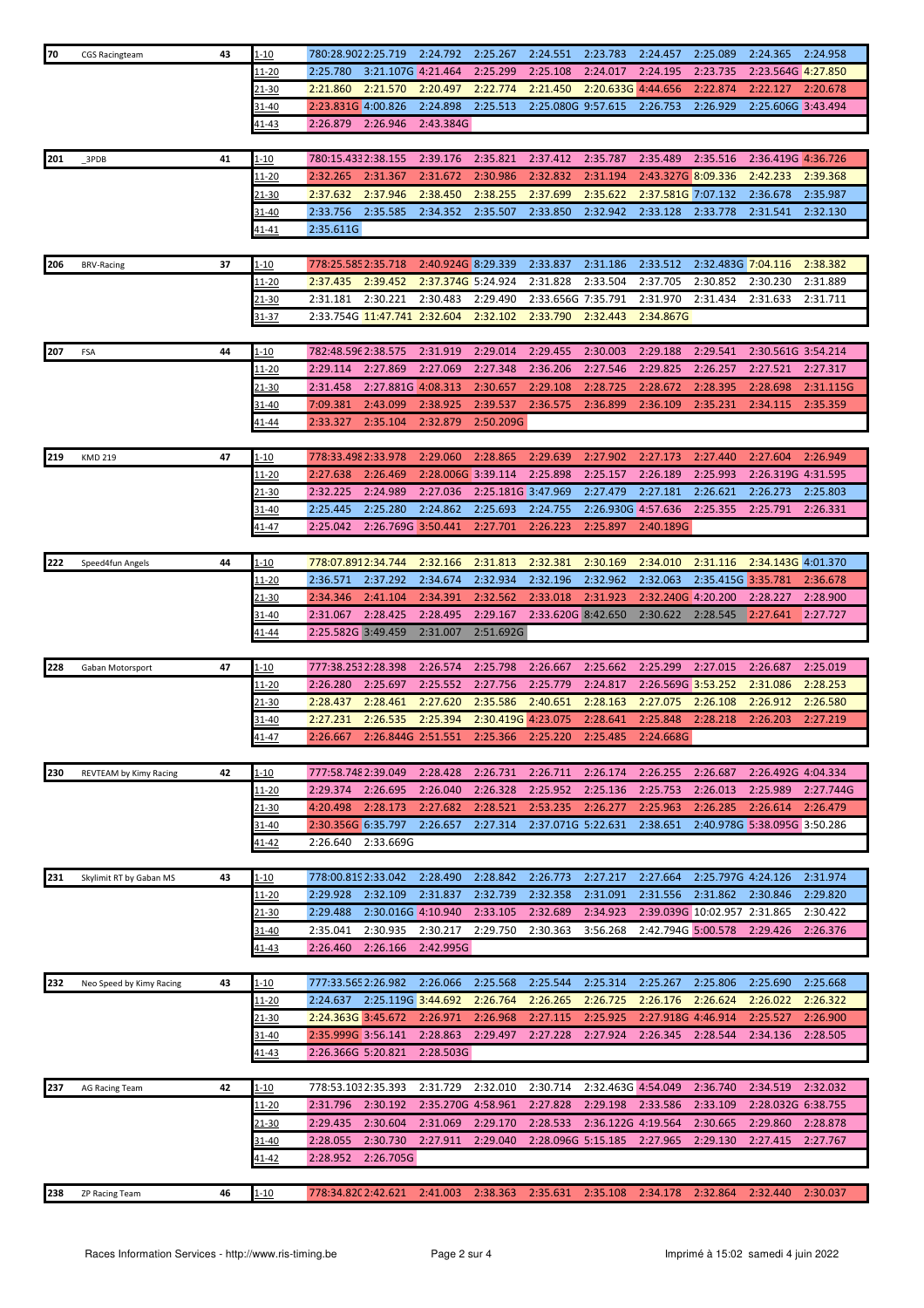|     |                           |    | 11-20         | 2:29.824            | 2:33.111G 4:26.822           |                    | 2:31.587           | 2:30.057           | 2:29.812           | 2:27.729           | 2:31.865           | 2:28.238           | 2:29.546  |
|-----|---------------------------|----|---------------|---------------------|------------------------------|--------------------|--------------------|--------------------|--------------------|--------------------|--------------------|--------------------|-----------|
|     |                           |    | 21-30         | 2:27.758            | 2:27.548                     | 2:26.820G 5:16.214 |                    | 2:36.856           | 2:35.413           | 2:34.172           | 2:32.481           | 2:31.058           | 2:30.236  |
|     |                           |    | 31-40         | 2:30.579            | 2:30.336                     | 2:29.559           | 2:32.492G 4:16.663 |                    | 2:33.926           | 2:31.850           | 2:31.544           | 2:30.737           | 2:30.858  |
|     |                           |    |               | 2:30.745            | 2:32.150                     | 2:33.848           | 2:29.291           | 2:29.256           | 2:46.179G          |                    |                    |                    |           |
|     |                           |    | <u>41-46</u>  |                     |                              |                    |                    |                    |                    |                    |                    |                    |           |
|     |                           |    |               |                     |                              |                    |                    |                    |                    |                    |                    |                    |           |
| 245 | <b>GSL Racing</b>         | 40 | <u>1-10</u>   | 777:59.6172:29.577  |                              | 2:26.675           | 2:25.508           | 2:27.340G 5:37.554 |                    | 2:26.540           | 2:25.623           | 2:27.640G 3:36.602 |           |
|     |                           |    | <u> 11-20</u> | 2:26.978            | 2:27.333                     | 2:27.111           | 2:26.719           | 2:30.668G 6:18.034 |                    | 2:27.194           | 2:39.417           | 2:26.219           | 2:25.706G |
|     |                           |    | <u>21-30</u>  | 5:11.215            | 2:26.901G 3:41.954           |                    | 2:26.070G 6:09.408 |                    | 2:26.496           | 2:25.446           | 2:27.487G 4:57.031 |                    | 2:25.685  |
|     |                           |    | 31-40         | 2:25.765            | 2:26.322G 4:15.658           |                    | 2:29.334           | 2:26.640G 4:18.276 |                    | 2:28.910           | 2:45.050G 4:14.106 |                    | 2:28.063  |
|     |                           |    | 41-40         |                     |                              |                    |                    |                    |                    |                    |                    |                    |           |
|     |                           |    |               |                     |                              |                    |                    |                    |                    |                    |                    |                    |           |
| 248 | KG Racing by Beaufort     | 47 | 1-10          |                     | 777:59.075 2:27.048          | 2:25.856           | 2:25.931           | 2:27.897           | 2:25.265           | 2:25.534           | 2:25.612           | 2:24.998           | 2:27.972  |
|     |                           |    | 11-20         | 2:25.662            | 2:28.355G 4:41.731           |                    | 2:25.204           | 2:24.821           | 2:24.477           | 2:24.729G 3:58.314 |                    | 2:29.164           | 2:28.319  |
|     |                           |    | 21-30         | 2:27.171            | 2:27.670                     | 2:27.410           | 2:26.796           | 2:27.793           | 2:54.478G 5:11.778 |                    | 2:27.845           | 2:27.526           | 2:27.176  |
|     |                           |    |               |                     |                              |                    |                    |                    |                    |                    |                    |                    |           |
|     |                           |    | 31-40         | 2:27.242G 3:30.079  |                              | 2:31.062           | 2:27.768           | 2:28.604           | 2:29.081           | 2:29.311           | 2:29.698           | 2:28.119           | 2:27.970  |
|     |                           |    | 41-47         | 2:28.615            | 2:28.094                     | 2:28.887           | 2:28.250           | 2:28.296           | 2:27.617           | 2:45.237G          |                    |                    |           |
|     |                           |    |               |                     |                              |                    |                    |                    |                    |                    |                    |                    |           |
| 249 | Molsen Racing             | 47 | $1 - 10$      | 777:40.0622:29.068  |                              | 2:27.173           | 2:26.721           | 2:26.550           | 2:27.360           | 2:27.272           | 2:28.013           | 2:27.426           | 2:27.805  |
|     |                           |    | <u> 11-20</u> | 2:26.167            | 2:27.633                     | 2:26.999           | 2:26.511           | 2:26.270           | 2:26.067           | 2:27.460           | 2:26.364           | 2:26.205           | 2:27.960  |
|     |                           |    | <u>21-30</u>  | 2:26.045G 3:49.605  |                              | 2:30.471           | 2:30.240           | 2:30.022           | 2:28.946G 3:33.412 |                    | 2:31.094           | 2:29.556           | 2:30.811  |
|     |                           |    | 31-40         | 2:33.510            | 2:29.169                     | 2:28.120           | 2:32.656           | 2:35.185           | 2:28.240           | 2:28.046           | 2:33.565           | 2:46.495G 3:52.136 |           |
|     |                           |    | 41-47         | 2:31.402            | 2:27.937                     | 2:31.248           | 2:29.687           | 2:29.035           | 2:29.727           | 2:38.140G          |                    |                    |           |
|     |                           |    |               |                     |                              |                    |                    |                    |                    |                    |                    |                    |           |
|     |                           |    |               |                     |                              |                    |                    |                    |                    |                    |                    |                    |           |
| 250 | Crash Test by Kimy Racing | 36 | 1-10          | 777:39.5512:34.372  |                              | 2:31.578           | 2:31.553           | 2:30.918           | 2:30.381           | 2:30.432           | 2:30.742           | 2:28.817G 4:47.170 |           |
|     |                           |    | <u> 11-20</u> | 2:43.250            | 2:46.708                     | 2:40.310           | 2:43.686G 7:40.994 |                    | 2:37.563           | 2:37.802           | 2:32.920           | 2:33.555           | 2:33.508  |
|     |                           |    | 21-30         | 2:34.197            | 2:33.049                     | 2:32.519           | 2:34.724           | 2:35.058G 4:24.658 |                    | 2:26.876G 5:49.957 |                    | 2:27.893           | 2:31.996  |
|     |                           |    | 31-36         | 2:28.555            | 2:27.884G 8:35.533           |                    | 2:46.751           | 2:56.719           | 2:53.928G          |                    |                    |                    |           |
|     |                           |    |               |                     |                              |                    |                    |                    |                    |                    |                    |                    |           |
| 253 | Team Lagrange             | 42 | $1 - 10$      |                     | 785:06.1122:48.271G 5:50.009 |                    | 2:41.742           | 2:39.447           | 2:38.595           | 2:40.034           | 2:39.613           | 2:37.935           | 2:39.291  |
|     |                           |    | <u> 11-20</u> | 2:40.547            | 2:38.213                     | 2:35.283G 4:56.639 |                    | 2:50.045           | 2:42.287           | 2:45.271           | 2:41.560           | 2:38.666           | 2:45.064  |
|     |                           |    | $21 - 30$     | 2:37.349            | 2:35.006                     | 2:34.666           | 2:36.318           | 2:37.799           | 2:35.983G 4:40.532 |                    | 2:31.182           | 2:31.681           | 2:30.668  |
|     |                           |    | 31-40         | 2:31.110            | 2:29.967                     | 2:31.706           | 2:29.062           | 2:30.111           | 2:29.087           | 2:29.644           | 2:29.538           | 2:31.097           | 2:29.312  |
|     |                           |    |               |                     | 2:40.399G                    |                    |                    |                    |                    |                    |                    |                    |           |
|     |                           |    | <u>41-42</u>  | 2:28.201            |                              |                    |                    |                    |                    |                    |                    |                    |           |
|     |                           |    |               |                     |                              |                    |                    |                    |                    |                    |                    |                    |           |
|     |                           |    |               |                     |                              |                    |                    |                    |                    |                    |                    |                    |           |
| 255 | FF Motorsport Warner Exp  | 45 | $1 - 10$      | 778:04.2822:39.983  |                              | 2:32.651           | 2:30.831           | 2:29.590           | 2:29.351           | 2:31.214           | 2:29.435           | 2:34.229           | 2:28.076  |
|     |                           |    | 11-20         | 2:28.517            | 2:32.591G 5:03.178           |                    | 2:35.792           | 2:34.680           | 2:33.118           | 2:33.397           | 2:34.609           | 2:34.916           | 2:37.171  |
|     |                           |    | 21-30         | 2:32.321            | 2:32.219                     | 2:34.612           | 2:34.462G 4:07.519 |                    | 2:35.850           | 2:33.115           | 2:33.754           | 2:32.691           | 2:32.608  |
|     |                           |    | 31-40         | 2:33.267            | 2:34.603                     | 2:34.872G 3:58.019 |                    | 2:31.527           | 2:31.819           | 2:30.491G 4:12.662 |                    | 2:31.875           | 2:39.013G |
|     |                           |    | <u>41-45</u>  | 4:11.138            | 2:29.496                     | 2:30.203           | 2:35.202           | 2:46.363G          |                    |                    |                    |                    |           |
|     |                           |    |               |                     |                              |                    |                    |                    |                    |                    |                    |                    |           |
| 258 | Canal Performance         | 45 | <u>1-10</u>   |                     | 779:17.7942:35.151G 6:12.088 |                    | 2:26.497           | 2:26.423           | 2:25.915           | 2:27.141G 2:48.988 |                    | 2:26.108           | 2:27.358G |
|     |                           |    |               | 3:58.760            |                              | 2:25.396           |                    | 2:24.814           |                    |                    | 2:25.855           |                    |           |
|     |                           |    | <u> 11-20</u> |                     | 2:27.688                     |                    | 2:25.918           |                    | 2:30.412           | 2:34.789           |                    | 2:25.808           | 2:25.182  |
|     |                           |    | 21-30         | 2:25.857            | 2:36.522                     | 2:25.483           | 2:31.679G 6:03.097 |                    | 2:27.075           | 2:25.374           | 2:28.210           | 2:26.651           | 2:25.686  |
|     |                           |    | 31-40         | 2:25.781            | 2:24.813                     | 2:26.312           | 2:26.741           | 2:25.554           | 2:25.384           | 2:25.730G 4:34.533 |                    | 2:25.939           | 2:26.141  |
|     |                           |    | <u>41-45</u>  | 2:28.642            | 2:27.794                     | 2:25.906           | 2:26.169           | 2:55.047G          |                    |                    |                    |                    |           |
|     |                           |    |               |                     |                              |                    |                    |                    |                    |                    |                    |                    |           |
| 261 | PCH Automotive            | 48 | 1-10          | 777:39.820 2:30.710 |                              | 2:29.900           | 2:29.083           | 2:29.930           | 2:28.270           | 2:28.383           | 2:27.631           | 2:27.841           | 2:27.781  |
|     |                           |    | <u> 11-20</u> | 2:27.544            | 2:27.565                     | 2:28.901           | 2:27.033           | 2:27.171G 3:40.758 |                    | 2:28.452           | 2:32.579           | 2:29.246           | 2:28.845  |
|     |                           |    | 21-30         | 2:28.004            | 2:27.895                     | 2:27.383           | 2:26.777           | 2:26.931           | 2:30.925           | 2:28.824           | 2:27.838           | 2:26.696G 5:57.563 |           |
|     |                           |    | 31-40         | 2:27.280            | 2:30.044                     | 2:28.415           | 2:28.484           | 2:28.356           | 2:28.197           | 2:28.242           | 2:28.623           | 2:28.931           | 2:27.353G |
|     |                           |    | 41-48         | 3:53.144            | 2:28.645                     | 2:29.738           | 2:27.184           | 2:28.346           | 2:28.115           | 2:27.724           | 2:42.940G          |                    |           |
|     |                           |    |               |                     |                              |                    |                    |                    |                    |                    |                    |                    |           |
|     |                           |    |               |                     |                              |                    |                    |                    |                    |                    |                    |                    |           |
| 265 | <b>Team Real</b>          | 43 | <u>1-10</u>   | 786:52.028 2:37.393 |                              | 2:35.184           | 2:33.472           | 2:30.460           | 2:31.375           | 2:28.674           | 2:30.529G 3:12.810 |                    | 2:29.059  |
|     |                           |    | 11-20         | 2:30.691            | 2:35.384                     | 2:28.031           | 2:29.629           | 2:27.910           | 2:34.894G 6:22.059 |                    | 2:37.798           | 2:34.531           | 2:32.763  |
|     |                           |    | 21-30         | 2:33.143            | 2:32.942                     | 2:34.687           | 2:31.624           | 2:31.298           | 2:31.226           | 2:30.100           | 2:30.523           | 2:32.355           | 2:30.192  |
|     |                           |    | 31-40         | 2:29.659            | 2:29.419                     | 2:30.694           | 2:31.480           | 2:29.654G 5:01.960 |                    | 2:28.837           | 2:28.336           | 2:27.814           | 2:29.821  |
|     |                           |    | 41-43         | 2:27.983            | 2:28.172                     | 2:40.413G          |                    |                    |                    |                    |                    |                    |           |
|     |                           |    |               |                     |                              |                    |                    |                    |                    |                    |                    |                    |           |
| 266 | <b>BRV Racing 2</b>       | 33 | 1-10          | 777:42.0322:28.936  |                              | 2:27.734           | 2:27.916           | 2:28.123G 4:43.967 |                    | 2:25.503           | 2:25.361           | 2:27.739           | 2:26.752  |
|     |                           |    | 11-20         | 2:26.496            | 2:27.712                     | 2:29.450G 4:49.699 |                    | 2:25.861           | 2:32.481           | 2:35.319           | 2:40.490           | 2:25.777           | 2:26.106  |
|     |                           |    |               |                     |                              |                    |                    |                    |                    |                    |                    |                    |           |
|     |                           |    | $21 - 30$     | 2:29.901G 6:08.400  |                              | 2:28.066           | 2:27.495           | 2:28.518           | 2:27.078           | 2:26.344G 5:01.344 |                    | 2:26.478           | 2:26.049  |
|     |                           |    | $31 - 33$     | 2:25.756            | 2:27.626                     | 2:25.475G          |                    |                    |                    |                    |                    |                    |           |
|     |                           |    |               |                     |                              |                    |                    |                    |                    |                    |                    |                    |           |
| 271 | Oeste Kart Laraja         | 47 | <u>1-10</u>   | 781:09.0772:34.858  |                              | 2:32.980           | 2:30.884           | 2:32.069           | 2:30.275           | 2:32.684           | 2:29.519           | 2:28.762           | 2:29.370  |
|     |                           |    | <u> 11-20</u> | 2:28.834            | 2:29.080                     | 2:28.665           | 2:38.502G 4:30.522 |                    | 2:31.595           | 2:30.306           | 2:30.930           | 2:28.408           | 2:28.177  |